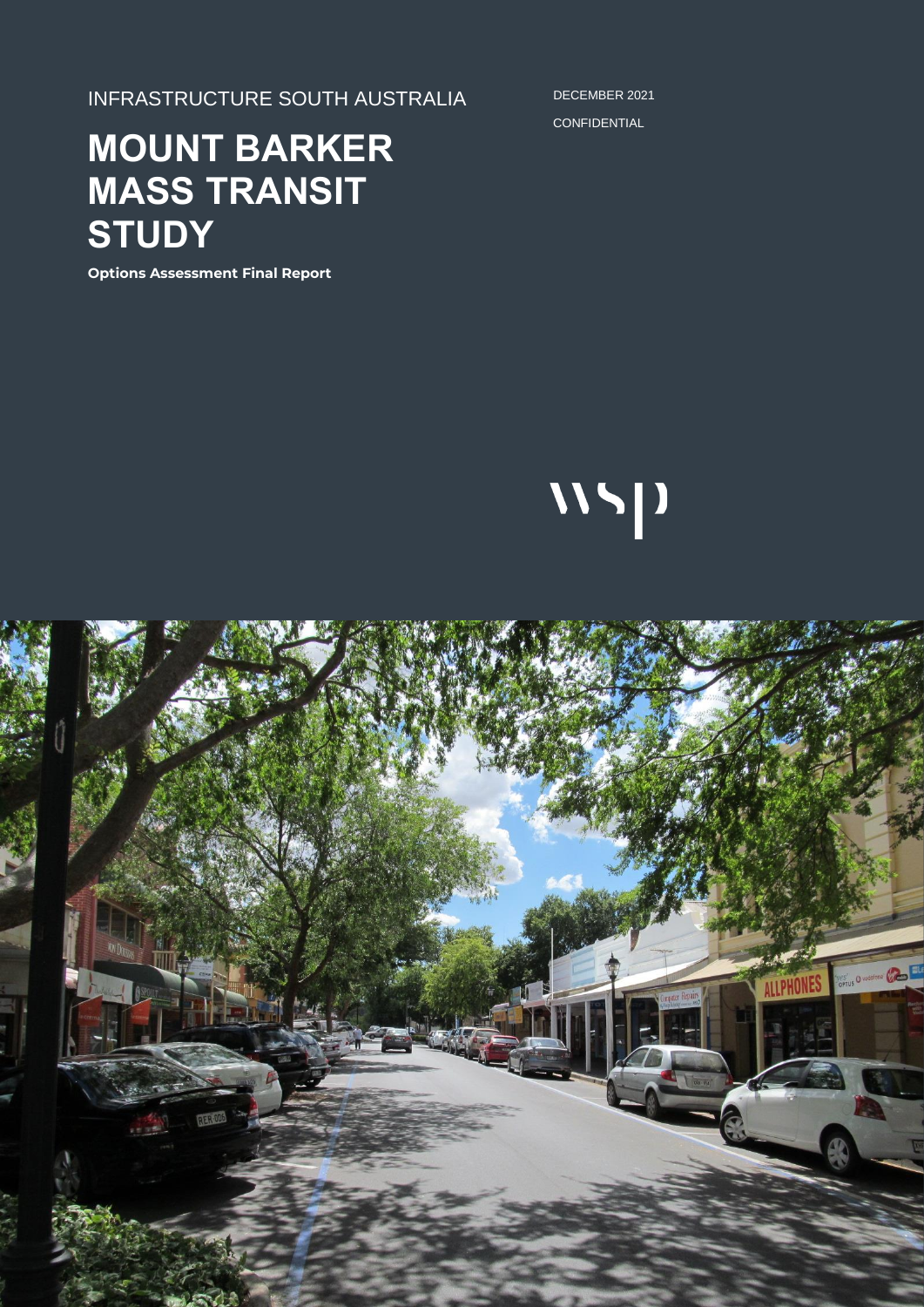# **EXECUTIVE SUMMARY**

# **PROJECT OBJECTIVE**

WSP was engaged by Infrastructure South Australia (ISA) to complete a strategic (high-level) and technical assessment of mass transit options between Mount Barker and metropolitan Adelaide. The study is intended to provide a holistic, independent review and strategic direction for options to address passenger transport for a region experiencing high population growth. As part of this process, WSP:

- Examined population growth and demographics in Mount Barker and the Adelaide Hills, what these mean for travel demand between Mount Barker and the city and the potential demand for increased public transport patronage.
- Conducted a thorough (though not exhaustive) review of the physical and operational characteristics of the existing road and rail corridors and the challenges these present in providing an improved public transport system.
- Conducted a review of the existing passenger bus service operating in the Adelaide Hills and Mount Barker regions and between Mount Barker and the city, including patronage and reliability of service.
- Conducted demand modelling to compare travel demand forecasts and network performance statistics for both road and rail public transport improvement options (against the base case).
- Reviewed previous studies, reports and investigations that proposed transport options in and around metropolitan Adelaide, Mount Barker, and the Adelaide Hills.
- Assessed a long list of possible improvement options and reduced these to a shorter list using a multicriteria assessment (MCA) approach.
- Provided a high-level assessment of a shortlist of options, including high level cost estimate and rapid cost benefit analysis (CBA).

# **ABOUT MOUNT BARKER**

Mount Barker in the Adelaide Hills region is one of the fastest growing local government areas (LGA) in South Australia. Its population is forecast to reach close to 47,000 by 2036, with the wider Adelaide Hills region growing to 80,000 people over this period. This growth has been supported by recent investments in transport infrastructure such as expanding the road network in Mount Barker, an additional interchange connection to the South East Freeway at Bald Hills Road and park n ride facilities to improve access to passenger bus services.

This population growth is leading to increased demands for employment, education and other services which cannot be supported by the region alone. Therefore, there will be an increasing demand for travel to the Adelaide metropolitan area and the CBD via the South Eastern Freeway (SEF) and Glen Osmond Road. Nearly 50,000 vehicles per day use the freeway west of Crafers and over 40,000 at the Mount Barker end. Over ten per cent of this traffic is heavy vehicles.

Concerns are being raised by councils and the Adelaide Hills community over congestion and safety along these roads, especially in peak commuter periods. Councils have expressed that investment in public transport serving the Hills region would help to reduce the dependency on private vehicle travel and therefore positively impact congestion. Mass transit passenger services between Adelaide and Mount Barker are provided only by buses and presently just six per cent of commuter trips made to and from Mount Barker LGA use these services. This is far less than the metropolitan Adelaide average of 8.8 per cent of work trips.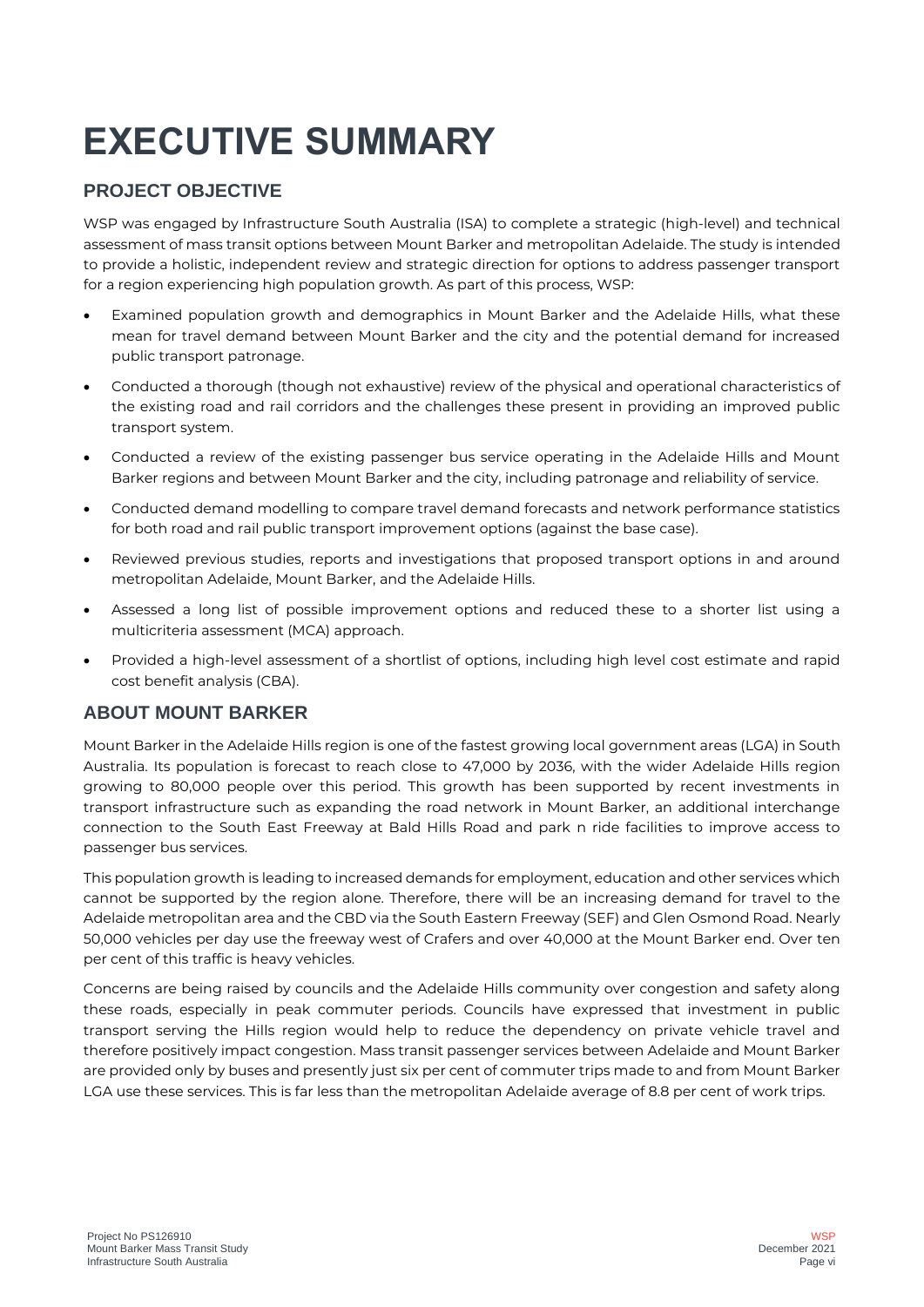#### **WHAT IS THE ISSUE?**

The existing road corridor linking Adelaide and Mount Barker comprises the South Eastern Freeway and Glen Osmond Road. The route caters for both freight and commuter traffic and is prone to congestion in peak periods. The daily peak hour commute along the SEF-Glen Osmond Road route is challenging; Glen Osmond Road and the Tollgate intersection (Glen Osmond Road-Cross Road-Portrush Road intersection), in particular, operate at capacity in peak periods. Bus services between Mount Barker and the city that use these roads are caught up in the congestion and experience long delays and queues at Tollgate and other signalised intersections along Glen Osmond Road. Also, for the steep descent section of the freeway, buses are required to travel at a maximum speed of 60km/h and in the outer lane with slow moving heavy vehicles.

The existing bus service is purported to be unreliable because of the variable travel times along the SEF and Glen Osmond Road. The peak period bus schedule for Mount Barker (like all other suburban bus services) makes allowances for variable travel times in peak periods (up to 10 minutes). There are concerns that the impact of congestion on travel times will be exacerbated as traffic volumes on these roads increase as population grows in Mount Barker. Whilst this may be true, the Hills peak bus services currently performs as good as if not better than other bus services in Adelaide in terms of on-time running (Section 5.2.3).

Also, the population density in the Mount Barker region is relatively low compared with suburban Adelaide and residents travel to widely dispersed destinations in Adelaide and suburbs for employment, education, and other services. Public transport does not service all these trips efficiently or effectively.

# **ROAD AND RAIL CORRIDORS**

Travel between the Adelaide plains and the Mount Lofty Ranges is facilitated by road and rail.

The primary road corridor comprises the South Eastern Freeway (and Glen Osmond Road to the city). The SEF is characterised by its steep and continuous decent from Crafers to Tollgate. The SEF in this segment is constrained by the Heysen Tunnels and long sections of steep rock cuts adjacent to the road. Glen Osmond Road is a four-lane undivided road and is constrained by abutting properties on both sides.

Concerns for safety along the downhill section of the freeway have led to the introduction of speed restrictions and mandated left-lane use for heavy vehicles. Further, frequent partial and occasional full closure of the freeway due to incidents results in significant delays for private vehicles, commercial vehicles, and public transport.

The rail corridor between Mount Barker and Adelaide is part of the Adelaide-Melbourne standard gauge freight route and interstate passenger line. Commuter passenger services operate on a single broad-gauge track between Adelaide Railway Station (ARS) and Belair, with no passenger services provided to the Adelaide Hills region. ARS is a terminus and is currently operating at close to capacity. The track alignment follows a circuitous path through the difficult terrain of the Adelaide Hills with steep, continuous grades, frequent curves and several tunnels and bridges, limiting train speeds in both directions. The freight corridor through the Hills comprises a single standard gauge track, with passing loops allowing bidirectional travel. The freight line is owned and operated by ARTC. There are also several at-grade level crossings on the corridor, including on key arterial roads.

# **PUBLIC PASSENGER SERVICES**

The Adelaide Hills is serviced by several passenger bus routes which link dispersed townships in the region with the larger commercial centres in Stirling, Blackwood, and Mount Barker, provide access to Adelaide and Mitcham on the Adelaide Plains and provide a loop service in and around Mount Barker. Travel times for buses between Mount Barker and the city are influenced by the speed restriction on buses using the freeway, delays at intersections along Glen Osmond Road (including Tollgate intersection), and mid-block congestion along the route. These are highly variable and impact on bus scheduling.

Peak period bus services operate at about 60 per cent occupancy. Park n ride facilities in Dumas Street and Dutton Road in Mount Barker are well used and to some extent compensate for the low population density in Mount Barker and the corresponding small walking catchment for the conventional bus stops.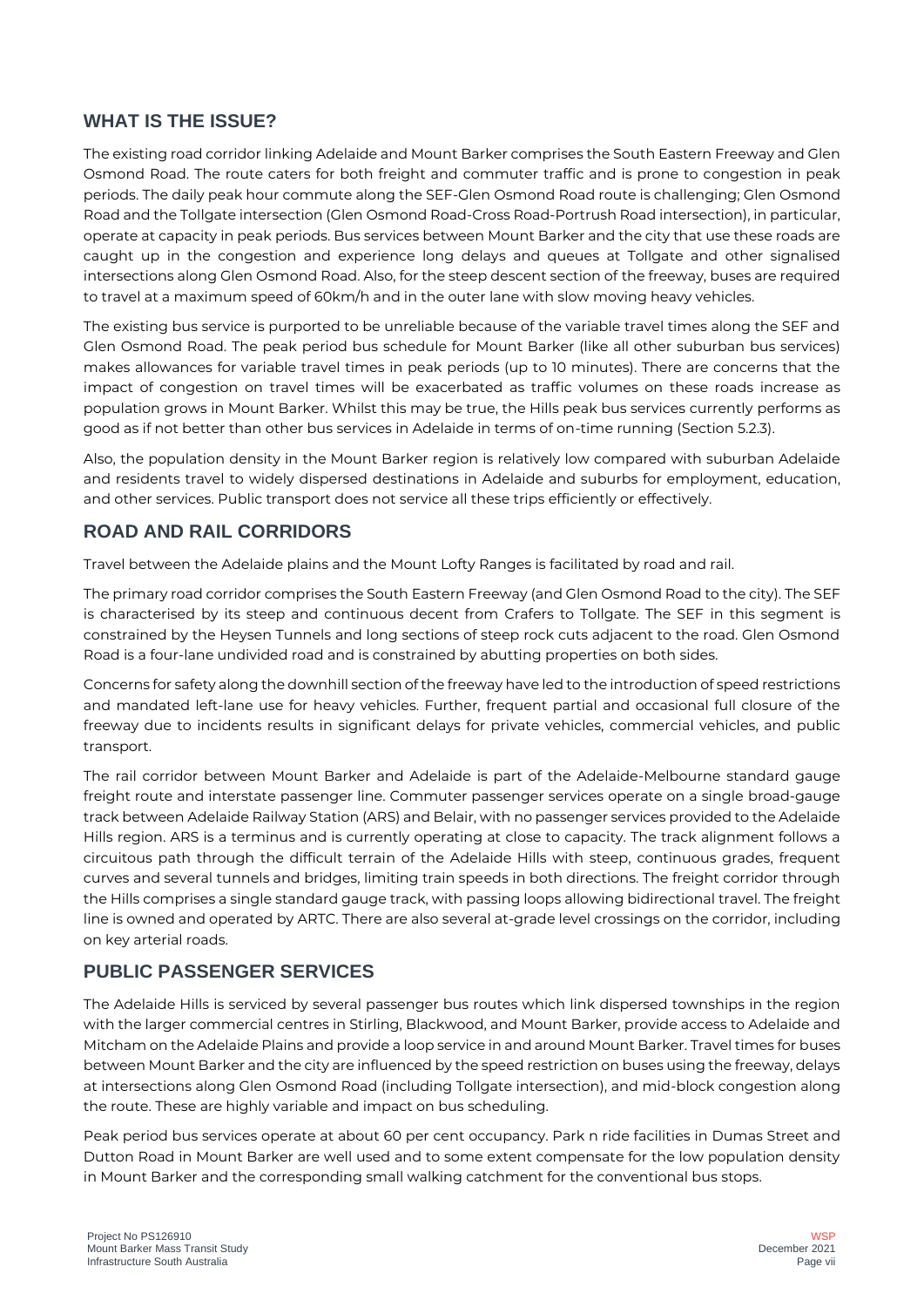The population (now and forecast future) was compared with a set of benchmark population densities required to support various public transport modes (conventional bus, bus rapid transit and light and heavy rail). These indicate that a regular bus service is appropriate for the current and forecast population of Mount Barker.

## **REVIEW OF PREVIOUS WORK**

There have been several recent studies and proposals presenting options to improve public transport to Mount Barker or improve efficiency of traffic flow along Glen Osmond Road and the SEF. These studies have generally been undertaken at a high level and at best provide a basis for more detailed investigations.

Specifically, DIT has completed several studies on various elements of the corridor which vary in scope and focus. DIT's studies are reasonably high level and have tended to focus on one component of the corridor. These studies do not review the relevant issues and constraints in the corridor or wider network issues or impacts in any detail. Within the Adelaide Hills BRT Planning Study, DIT has been comprehensive in the range of options assessed, but the constraints and complexities of each option are only superficially examined. The BRT cost estimates are high level and strategic in nature, and broadly align with WT Partnership's estimates provided in this report. Some of the rail option cost estimates appear more conservative, but differing alignments could account for this.

Overall, the literature generally confirms that improved bus services is the preferred option in the short term. A rail service on the existing line would not realise competitive travel times with current bus services. While this claim is disputed by some, this report's assessment of travel times confirms that services would be uncompetitive. In the longer term, the literature is divided, with some proponents suggesting a new rail corridor as the preferred solution, emphasising regional development opportunities. On the other hand, DIT recognises the high cost of a new rail corridor, and the relatively small, and dispersed, catchment size. More detailed studies have focussed specifically on improving freight transport through the Adelaide Hills and have concluded that both a road and rail freight bypass are unviable.

The gaps identified through the review of previous work include:

- Analysis of network level problems and opportunities for public transport.
- Consideration of broader economic development and placemaking.
- Like for like comparison of transport options across all modes.
- Interrogation of the interrelation of freight and passenger transport movements through the Adelaide Hills (including rail freight).
- Detailed passenger demand modelling and forecasting.
- In depth understanding of the constraints of the existing rail corridor.

#### **OPTIONEERING**

Previous investigations have provided a broad range of potential options to improve public transport in the region. An extensive list of options was considered, sourced primarily from recent studies, strategies, unsolicited private proposals, and consultation undertaken as part of this engagement. These range from relatively inexpensive improvements that might support (and make more attractive) the existing bus service, operational improvements including priority for public transport along the existing corridor and significant infrastructure upgrades including road widening and new alignments for bus or rail services. Overall, 48 options or sub-options (covering either part of or the full length of the corridor) were assessed via a multicriteria analysis (MCA). The assessment criteria placed a heavy bias towards those options which would provide a significant improvement in travel time (compared to private vehicle transit via SEF-Glen Osmond Road route), and those that would provide travel time reliability. A lower emphasis was placed on cost. The options shortlist is shown i[n Table 0-1](#page-4-0) below with alignments presented in [Figure 0-1](#page-5-0) an[d Figure 0-2.](#page-6-0)

It should be noted rail options will likely require some continuation of the bus services, as the rail catchment alone would isolate many users of the existing bus services in the Adelaide Hills.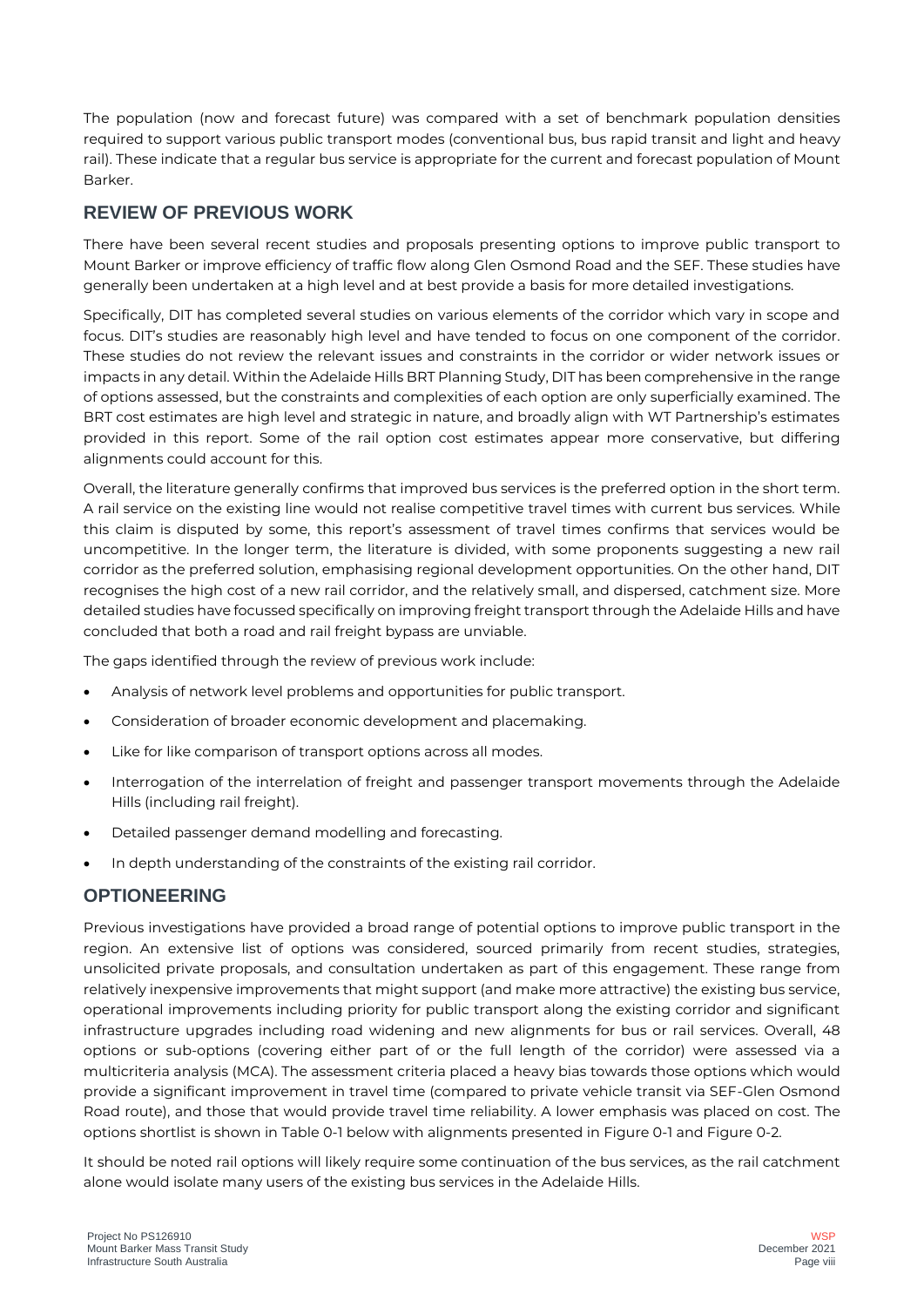#### <span id="page-4-0"></span>*Table 0-1 Options shortlist*

| <b>OPTION</b>                                                                                                                                                    | <b>BRIEF DESCRIPTION</b>                                                                                                                                                                                                                                                                                                                                                                                                         |  |  |  |
|------------------------------------------------------------------------------------------------------------------------------------------------------------------|----------------------------------------------------------------------------------------------------------------------------------------------------------------------------------------------------------------------------------------------------------------------------------------------------------------------------------------------------------------------------------------------------------------------------------|--|--|--|
| <b>Option BRT 1: BRT tunnel and</b><br>busway                                                                                                                    | This option includes a 4km tunnel under Glen Osmond Road for a<br>dedicated BRT busway.                                                                                                                                                                                                                                                                                                                                          |  |  |  |
| Glen Osmond Road - tunnel BRT<br>busway,<br>Crafers to Tollgate - dedicated BRT<br> busway,<br>Mount Barker to Crafers - convert<br>shoulder to side running BRT | From Crafers to Tollgate, a dedicated BRT busway will be constructed.<br>This could be along a new alignment or on the existing corridor<br>(noting that for this assessment we assume the existing corridor). This<br>will include an additional tunnel adjacent to the Heysen Tunnels to<br>service the dedicated BRT route.<br>From Crafers to Mount Barker, the existing shoulder will be converted<br>to a side running BRT |  |  |  |
| <b>Option BRT 2: Full side-running</b><br><b>BRT</b>                                                                                                             | This option includes a within carriage way side running BRT (i.e., a bus<br>lane) on Glen Osmond Road with tidal flow implementation to limit<br>the impact on peak direction traffic.                                                                                                                                                                                                                                           |  |  |  |
| Glen Osmond Road - side running<br>BRT,<br>Crafers to Tollgate - dedicated BRT<br> busway,<br>Mount Barker to Crafers - convert<br>shoulder to side running BRT  | From Crafers to Tollgate, a dedicated BRT busway will be constructed.<br>This could be along a new alignment or on the existing corridor<br>(noting that for this assessment we assume the existing corridor). This<br>will include an additional tunnel adjacent to the Heysen Tunnels to<br>service the desiccated BRT route.                                                                                                  |  |  |  |
|                                                                                                                                                                  | From Crafers to Mount Barker, the existing shoulder will be converted<br>to a side running BRT.                                                                                                                                                                                                                                                                                                                                  |  |  |  |
| <b>Option BRT 2a: Part side-running</b><br><b>BRT</b><br>Glen Osmond Road - side running                                                                         | This option includes a within carriage way side running BRT (i.e., a bus<br>lane) on Glen Osmond Road with tidal flow implementation to limit<br>the impact on peak direction traffic.                                                                                                                                                                                                                                           |  |  |  |
| BRT,<br>Tollgate to Heysen Tunnels -<br>dedicated BRT busway,<br>No intervention from Mount<br>Barker to Heysen Tunnels                                          | Between Tollgate and the Western end of the Heysen Tunnels, a<br>dedicated BRT busway will be constructed.                                                                                                                                                                                                                                                                                                                       |  |  |  |
|                                                                                                                                                                  | No intervention is provided between the Heysen Tunnels and Mount<br>Barker.                                                                                                                                                                                                                                                                                                                                                      |  |  |  |
| Option 8: New light rail corridor<br>Light rail adjacent South Eastern<br>Freeway via Greenhill Road                                                             | A new light rail track to be constructed along the South Eastern<br>Freeway from Mount Barker to Crafers. From Crafers it will follow a<br>new alignment towards Greenhill Road. It will then follow the Greenhill<br>Road corridor to the CBD. A tunnel of five kilometres would be<br>required.                                                                                                                                |  |  |  |
| <b>Option 10: New heavy rail</b><br>corridor<br>Heavy Rail adjacent to South<br>Eastern Freeway via Bridgewater<br>tunnel                                        | A heavy rail track would follow the existing South Eastern Freeway<br>corridor to Bridgewater. From Bridgewater to Torrens Park, there<br>would be a 15km tunnel. The rail line would join the existing line<br>around Mitcham station.                                                                                                                                                                                          |  |  |  |
| New alignment between Mount<br><b>Barker and Stirling</b>                                                                                                        |                                                                                                                                                                                                                                                                                                                                                                                                                                  |  |  |  |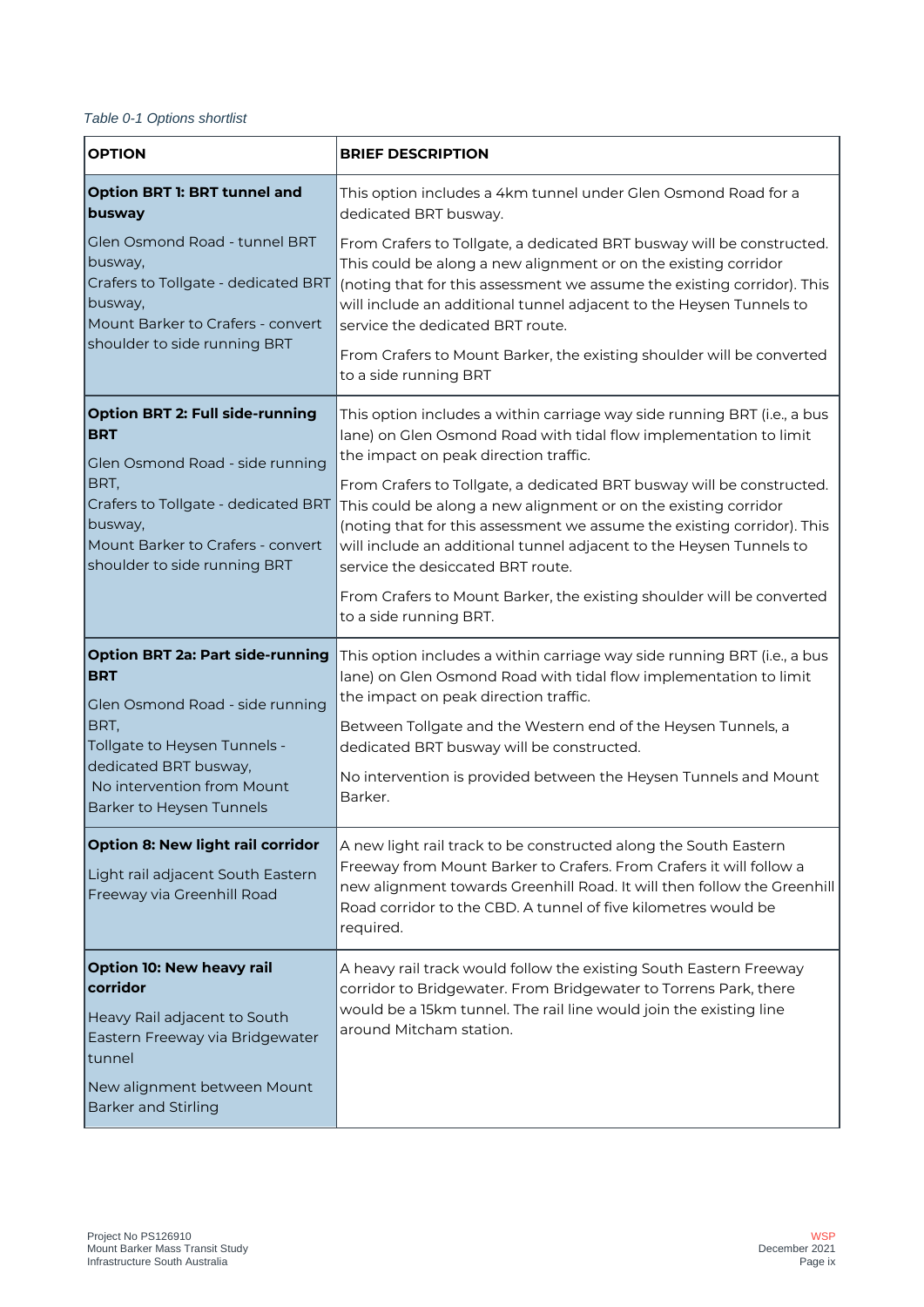| <b>OPTION</b>                                                                                               | <b>BRIEF DESCRIPTION</b>                                                                                                                                                                                                                                                                       |
|-------------------------------------------------------------------------------------------------------------|------------------------------------------------------------------------------------------------------------------------------------------------------------------------------------------------------------------------------------------------------------------------------------------------|
| <b>Option 1b: Least cost rail</b><br>Utilise the ARTC line to Belair and<br>then transfers onto Belair line | This includes any necessary improvements to the ARTC line to make it<br>suitable for passenger trains. Passengers would be required to transfer  <br>at Belair onto the existing service. A station and out-turn for the<br>standard gauge track would be required at Belair to facilitate the |
|                                                                                                             | transfer. This option terminates at Mount Barker Junction.                                                                                                                                                                                                                                     |

The shortlisted road options are shown in [Figure 0-1.](#page-5-0)

<span id="page-5-0"></span>

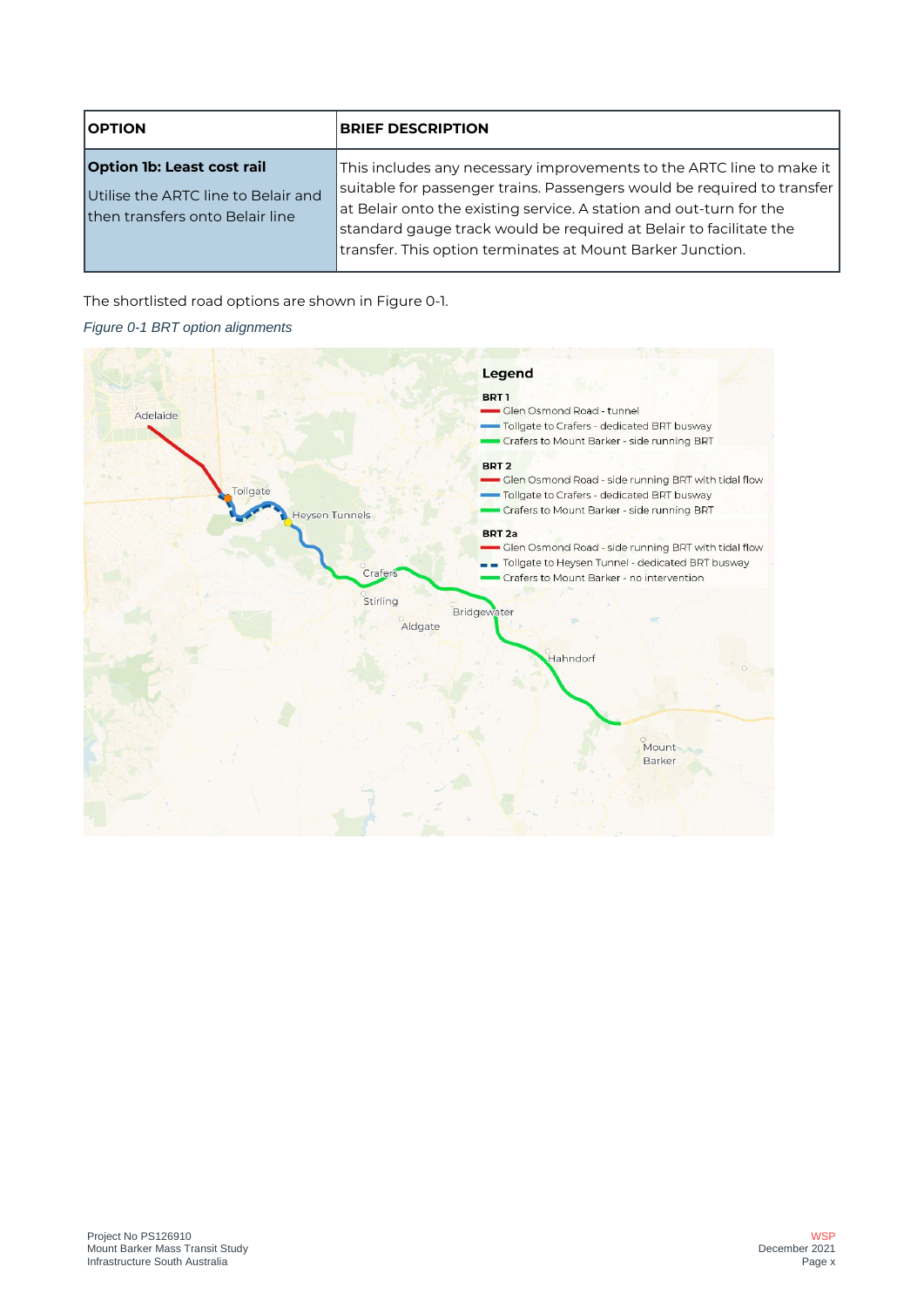The shortlisted rail options are shown i[n Figure 0-2.](#page-6-0)

<span id="page-6-0"></span>



Assumed travel times for the base case and each option between Mount Barker and Adelaide CBD are presented in [Table 0-2.](#page-6-1) The base case travel time for both car and bus is longer than that for all three BRT options, as well as Option 10 (New heavy rail corridor). Option 1b (Least cost rail) is significantly longer than the base case bus travel time.

| <b>OPTION</b>     | TRAVEL TIME (MINS)                                   |
|-------------------|------------------------------------------------------|
| Base case         | Car: 40 minutes                                      |
|                   | Bus: 53 minutes (up to 63 minutes)                   |
| BRT 1             | 33 mins                                              |
| BRT <sub>2</sub>  | 36 mins                                              |
| BRT <sub>2a</sub> | 39 mins                                              |
| Option 8          | 55 mins                                              |
| Option 10         | 37 mins                                              |
| Option 1b         | 71 mins<br>(excluding time waiting on passing loops) |

<span id="page-6-1"></span>*Table 0-2 In vehicle travel time and speed assumptions by option (Mount Barker Station or equivalent to Adelaide CBD)*

*Note: Travel times for BRTs were estimated based on average speeds along each section of the route. Travel time for rail/light rail options were based on average speeds, as well as accounting for acceleration, deceleration and stopping time at stations.*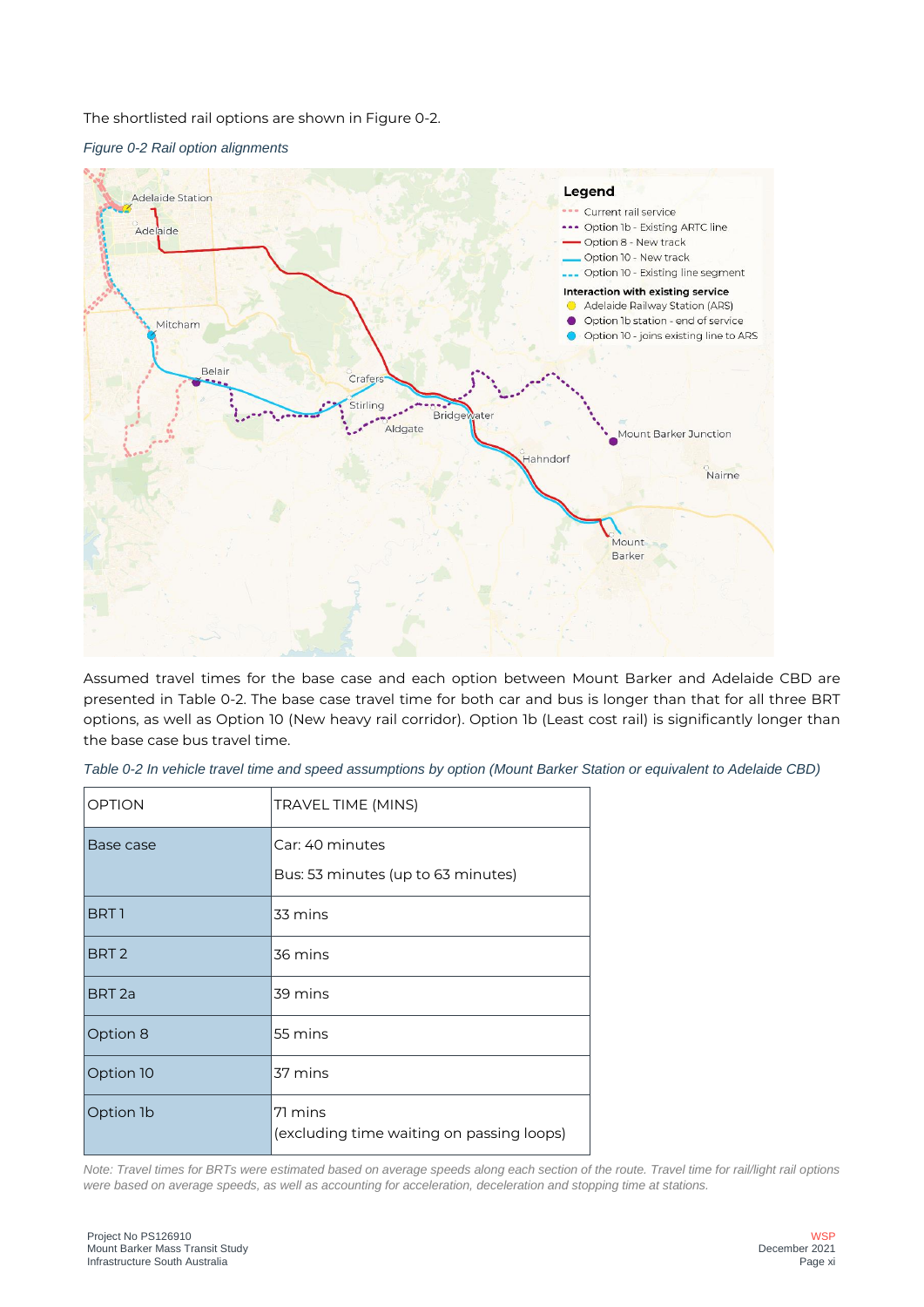# **ECONOMIC VIABILITY**

Costs for the shortlisted options are presente[d Table 0-3.](#page-7-0) Infrastructure capex and opex costs were estimated to Class 5 accuracy, meaning they are based on a project definition of zero to two per cent design. It is assumed that all infrastructure capex and opex costs would be incremental to the base case, which is therefore set to zero.

Rollingstock opex and capex were based on the proposed service plan for each option. It is assumed that the existing bus services would continue to operate if a rail option was implemented, so rail rollingstock costs would be supplementary to base case costs. In contrast, for the BRT options, the proposed service plan would replace the existing services. The BRT options have a fleet cost saving compared to the base case because of consolidating feeder services as well as faster travel times.

| <b>OPTION</b>                         | <b>INFRASTRUCTURE</b><br><b>CAPEX</b> | ANNUAL<br><b>INFRASTRUCTURE</b><br><b>OPEX</b> | ROLLINGSTOCK/<br><b>FLEET CAPEX</b> | ANNUAL FLEET/<br>ROLLINSTOCK OPEX |  |
|---------------------------------------|---------------------------------------|------------------------------------------------|-------------------------------------|-----------------------------------|--|
| Base case                             | \$0                                   | \$0                                            | \$88 million                        | \$53 million                      |  |
| BRT 1: BRT tunnel<br>and busway       | \$4,000 million                       | \$18 million                                   | \$71 million                        | \$46 million                      |  |
| BRT 2: Full side-<br>running BRT      | \$1,800 million                       | \$10 million                                   | \$74 million                        | \$47 million                      |  |
| BRT 2a: Part side-<br>running BRT     | \$300 million                         | \$2 million                                    | \$76 million                        | \$48 million                      |  |
| Option 8: New<br>light rail corridor  | \$3,600 million                       | \$117 million                                  | \$93 million                        | \$94 million                      |  |
| Option 10: New<br>heavy rail corridor | \$5,800 million                       | \$19 million                                   | \$65 million                        | \$126 million                     |  |
| Option 1b: Least<br>cost rail         | \$250 million                         | \$2.5 million                                  | \$37 million                        | \$67 million                      |  |

<span id="page-7-0"></span>*Table 0-3 Cost estimates for shortlisted options*

These short-listed options were assessed via a rapid CBA. The CBA considered changes in four key benefit streams:

- Vehicle operating costs
- Travel time: at a network level, and both in-vehicle time and out of vehicle time
- Crash costs / road safety savings
- Environmental externality costs

The rapid CBA results reveal that none of the six options assessed are economically viable (all have a benefitcost ratio below one). CBA results are presented in [Table 0-4.](#page-7-1)

The best performing option is BRT 2a, which has a BCR of 0.23 and a Net Present Value (NPV) of -\$144 million. This is due to the comparatively low cost of this option.

| <b>Measure</b> | Option 10    | <b>Option 1b</b> | <b>Option 8</b> | <b>BRT1</b> | BRT <sub>2</sub> | <b>BRT 2a</b> |
|----------------|--------------|------------------|-----------------|-------------|------------------|---------------|
| <b>BCR</b>     | 0.02         | 0.01             | 0.01            | 0.04        | 0.05             | 0.23          |
| <b>INPV</b>    | $-$ \$3,813m | -\$711m          | -\$3,056m       | -\$2,884m   | -\$1,323m        | $-$144m$      |

<span id="page-7-1"></span>*Table 0-4 Rapid CBA Results (discounted at 7%)*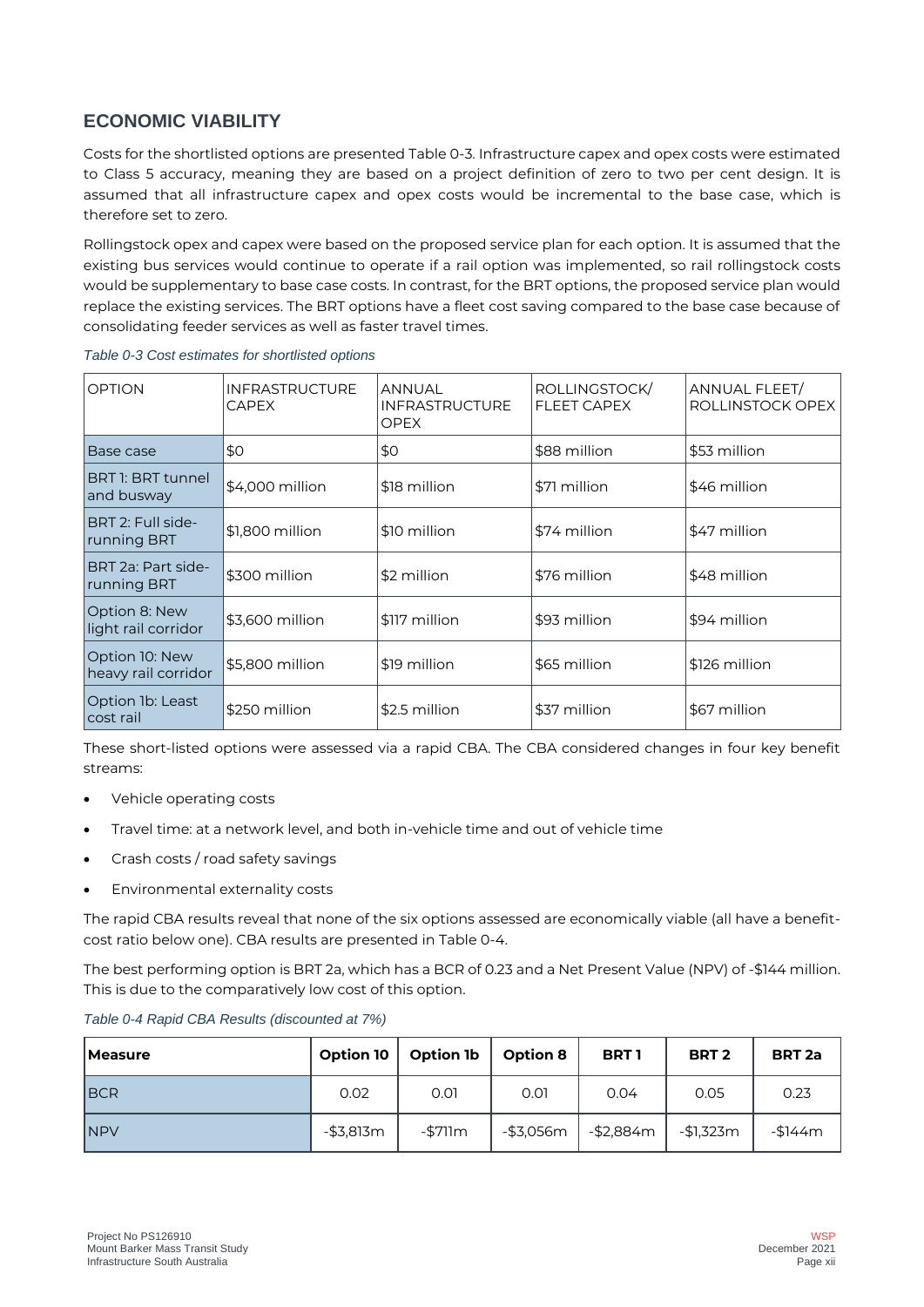The BRT options provide higher cost savings in travel time than the rail options because they impact existing bus passengers as well as resulting in some mode shift from cars. In contrast, the rail options have lower benefit because they do not attract as many users – many existing bus users would continue to use the bus rather than the train because they do not fall within a reasonable catchment area. Across all options, the demand and resulting travel time savings are not sufficient to outweigh project costs.

None of the options were shown to attract significantly higher patronage and consequent reduction in car travel on the SEF and Glen Osmond Road is minimal. Forecasts indicated a maximum reduction of just 120 vehicles in the peak hour on the SEF.

In addition, those options that do provide a travel time advantage over the existing bus service or travel by car have the benefits substantially reduced because of the low density of the Adelaide Hills catchment and diverse trip destinations which are not well served by public transport. Across the options, there are noticeable disbenefits from out of vehicle travel time (waiting for a service, transfers or accessing a station or bus stop) as well as time lost through the high take up rate of park n rides. Most users who shift from car would use the park n rides, so would incur travel time to and from these locations (i.e., require private vehicle transit to access the service).

The network level impacts are also minimal. With the low mode shift from cars, there is no discernible impact on users of the road network. BRT 2 and 2a see an overall decrease in road trips which could be attributed to a reduction in discretionary travel because of negative traffic impacts.

Sensitivity tests were conducted on key variables including discount rate, evaluation period, costs and benefits and BRT average speeds. None of the options achieved a BCR above one in any of the tests. This assessment clearly shows the substantial difference between estimated benefits and the significant cost of potential options, which would be difficult to overcome without a substantial step change in the demand. Several factors would need to change to contribute to increased patronage demands – high population and population density along the public transport corridor and higher concentration of trip ends.

# **CONCLUSIONS**

The following summary comments and conclusions are drawn from the investigations and analyses presented in this report.

The population in the Mount Barker area is growing rapidly. Without any improvements to public transport there will continue to be a heavy reliance on cars. It is clear from the investigations undertaken and discussion with stakeholders that without any improvement in public transport services, the forecast growth in population in Mount Barker will exacerbate the current high dependency on car travel to the city, particularly during peak periods (Section 2).

The existing bus service between Mount Barker and Adelaide is said to be unreliable because of the variable travel times along the SEF and Glen Osmond Road. There are concerns that this will be exacerbated as traffic volumes on these roads increase as population grows in Mount Barker. Whilst this may be true, the Hills peak bus services perform as good as if not better than other bus services in Adelaide (Section 5.2.3). The peak period bus schedule for Mount Barker, like all other bus services, makes allowances for variable travel time in peak periods.

Comparisons of on-time running of public transport services in Adelaide (generally) also shows that buses are less reliable than trams and trains which emphasises the benefits of a dedicated corridor over sharing the road space with other vehicles. Notably, the Belair line passenger train service performs poorly compared to other train line services which is probably an indication of the problems of running on a bi-directional track with passing loops.

Presently, on the Mount Barker bus services, the average passenger boarding per peak period service on weekdays is only about 40 representing only 60 per cent capacity of a bus (Section 5.3). Whilst the patronage may be reflective of perceptions of an unreliable service (and therefore travel by car instead), it is also possibly a function of the dispersed trip ends at both the origin and destination i.e., the low population density in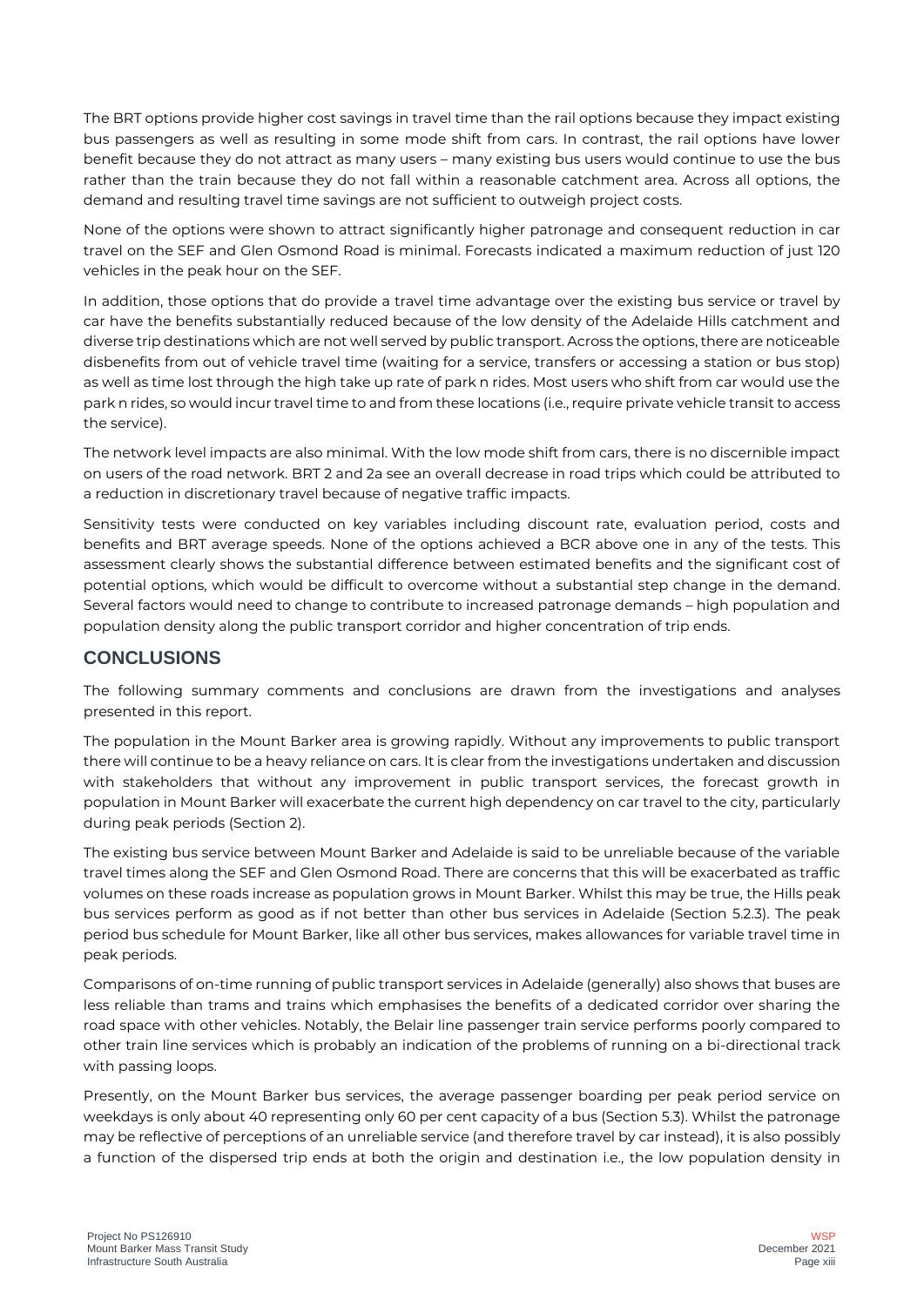Mount Barker and the dispersed locations in Adelaide and its suburbs for employment and other services (Section 2.3).

Comparisons of the present and forecast future population density for Mount Barker with population density benchmarks to support various modes of public transport (regular bus, bus rapid transit, light rail, and heavy rail) indicates that the existing regular bus service to Mount Barker is appropriate for its current population. The forecast future population will be insufficient to support a Bus Rapid Transit (BRT) and would be most appropriately served by an increase in the regular bus services. (Section 5.6).

The conclusion of the benchmarking exercise is supported by high level forecasts of patronage using a strategic transport model (Section 5.5). Modelling of the performance of public transport operating in its own dedicated corridor (by both bus and rail) and hence providing a quicker and more reliable service showed that there would be:

- Only marginal increase in the proportion of all trips travelling by public transport.
- Only marginal switch from car to bus or rail.
- More people travelling by bus than rail as the passenger catchment is smaller for rail than for the bus route and many people continue to opt for the bus service.

Studies and proposals for improved public transport services for Mount Barker undertaken by DIT, RDA, community groups and interested parties' range widely in their depth of investigations, estimates of future patronage (if any) and estimates of costs. Many of these studies ignore or downplay the significant challenges to be overcome, not only in the immediate corridor but also in the wider transport network. Additionally, the dispersed nature of trip origination and destination is often overlooked. This is particularly the case for proponents of rail solutions. Challenges often overlooked include the capacity of the Adelaide Railway Station terminus, the single track on the Belair line, and the impacts on other road traffic that would be imposed by reassigning traffic lanes or increased closures of railway level crossings.

The short list of six options (3 BRT, 2 heavy rail and one light rail) was developed to address the travel time variability and service reliability issues and provide a journey travel time that might compete with the private car. The capital costs of these options range from between \$250m and \$300m for the low-cost rail and road option and \$4 and \$5.8b for the higher cost options (Section 10).

The CBA of these options indicated quite clearly that none of the options could be justified, with all having BCR's well below 0.3. The best performing option from an economic viewpoint was the low-cost BRT option (Section 11) because it had relatively lower costs than the other BRT options.

Comparing the BRT and rail options:

- The BRT provides a more direct (shorter) route between Mount Barker and the city.
- Buses can negotiate steeper grades at higher speeds than rail (albeit limited to 60km/h on the downhill section of the freeway).
- The journey time is quicker and hence more competitive with travel by private car.
- BRT services a larger passenger catchment. Regular buses would still be required to service the catchment not served by rail. BRT provides more flexibility to run services to meet the needs of the community, particularly in low density areas.
- The cost of the BRT option is significantly lower than the best performing heavy rail option (Option 10) although the cost of land acquisition is not included.
- The rail operating largely in its existing corridor through the urban area requires no land acquisition and no demolition of properties. The BRT tunnel option will minimise the land required along Glen Osmond Road but will still impact on properties at each end of the tunnel portals.

#### **There is no "easy" solution. Any option that would make a meaningful difference to the public transport travel times and reliability will be complex**, incurring significant costs and result in possible adverse impacts